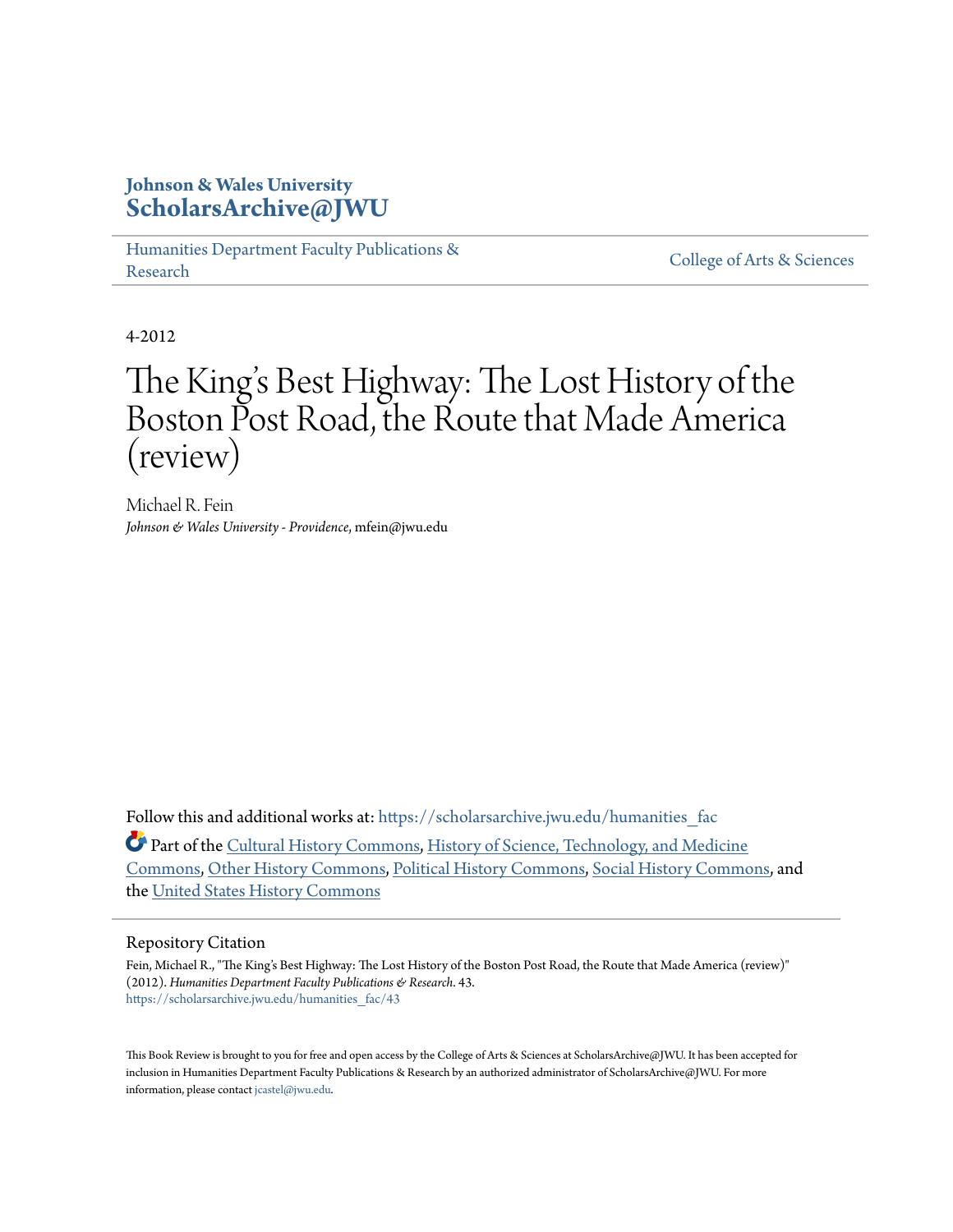#### T E C H N O L O G Y A N D C U L T U R E

APRIL 2012 VOL. 53 longed for a just order that would recognize true men of talent. His loving descriptions of different technologies indicated great respect for the work of craftsmen, if not for the workers themselves. He believed that the scholar who understood natural transformation based on empirical investigation had superior insight to the speculative philosopher.

Craft work, in highly valued objects like porcelain and silk, was also a major focus of the imperial state. The Ming state ran imperial workshops, where craftsmen (a heritable status) produced objects for the emperor's court. These large enterprises grew to industrial scale when they found outlets to serve burgeoning private demand. Craftsmen traveled long distances to market their skills to consumers outside the state. Song linked his philosophy with the material support of the imperial order by focusing on crafts that had particular aesthetic, ritual, and moral significance. We do not learn much here about his attitudes toward popular and market demand for these products, but he did advocate consulting with merchants to improve official policy.

Song, however, avoided abstract philosophical speculation, so it takes especially close analysis to tease out his assumptions from his descriptions. Song's approach reflected an empirical point of view comparable in many respects to that of empiricists in early modern Europe: a respect for details, a willingness to modify classical theories in the light of experience, and even an interest in conducting experiments. This study gives a fascinating glimpse of the cultural background supporting sophisticated craftsmanship in imperial China, and stimulates important comparative insights on the related but distinct tracks of technological development in China and the West.

PETER C. PERDUE

Peter C. Perdue is professor of history at Yale University. He is the author of *Exhausting the Earth: State and Peasant in Hunan, 1500–1850* (1987), *China Marches West: The Qing Conquest of Central Eurasia* (2005), and many articles on imperial Chinese social and economic development.

**The King's Best Highway: The Lost History of the Boston Post Road, the Route that Made America.**

By Eric Jaffe. New York: Scribner, 2010. Pp. ix+322. \$27.50.

There is much to admire in *The King's Best Highway*, Eric Jaffe's "lost history" of the Boston Post Road (BPR). In brisk style, Jaffe whisks the reader in a tour of the signal events that have unfolded along this old route ever since the age of early British settlement. He has a strong feel for gripping anecdotes and the rich characters—ranging from John Winthrop Jr. to P. T. Barnum—whose lives intersect the road in intriguing ways. While the tales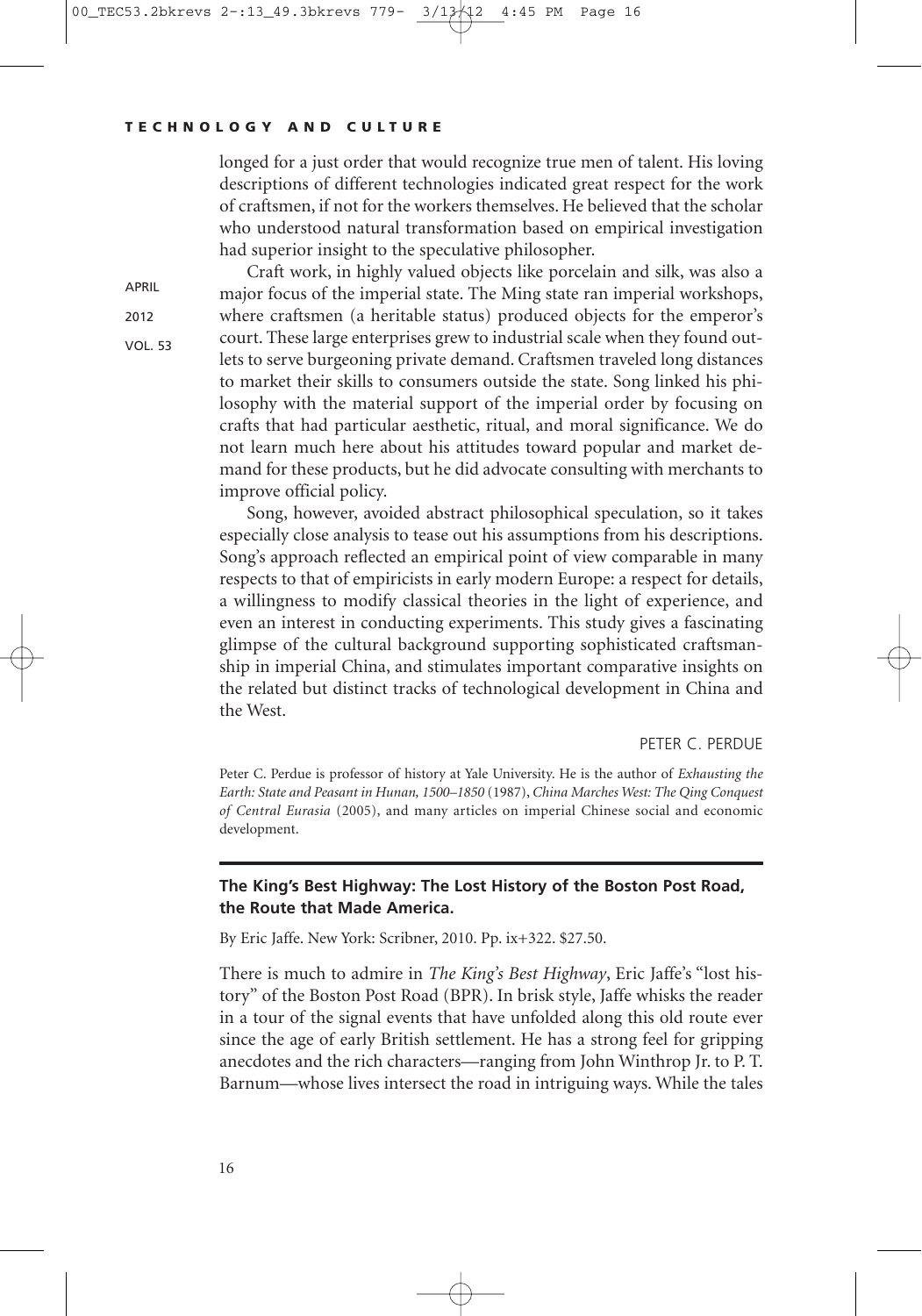are captivating, they never make clear precisely what about the road was "lost" to history, and what has now been found.

Targeting "American history buffs," Jaffe covers much familiar ground, although with concentrated attention to the peculiar twists and turns of the Boston-to-New York route. The notes section suggests a detailed examination of original correspondence and archival research, and the text provides a valuable account of historical actors, both well- and lesser-known. Benjamin Franklin and George Washington travel the road, as postmaster and Revolutionary War general, respectively. But we also meet John Oldham, one of the first Plymouth settlers to survey what became the "Ordinary Way" in the 1630s; William Goddard, a Providence printer who defied the Stamp Act in the 1770s; Albert Pope, who popularized bicycling in the 1880s; and Lester Barlow, who lobbied for federally funded expressways in the 1920s.

The book is at its best when it explores the people who continually reinvented the road, or found in it a different meaning than their forebears. The route has changed little over the centuries: indeed, Jaffe notes that the Boston-to-Springfield route of the 1770s is only a scant four miles longer than today's Interstate 90. But the stone and asphalt of the BPR turn out to be far more mercurial substances in Jaffe's hands. To the Wickquasgecks, the path was a trade route, facilitating exchange with neighboring tribes and the Dutch inhabitants of Manhattan. To settlers in Oldham's day, the "ordinary way" not only opened up inland colonial travel, it also conferred a sense of permanence to the towns that sprang up along its course. To Goddard and other publishers, the BPR was a "loop of information" that soon became a medium for revolution (p. 38). To Washington, the "King's Best Highway" was a conduit for revolutionary arms and armies. After the war, the BPR became a sign of national betterment, first as an improved route, then as the site of parallel railroad and streetcar lines. To Pope, Barlow, and other moderns, the road became synonymous with mobility, speed, and freedom. As the road moved on to "semiretirement" in the fastpaced interstate era, its stop-and-go traffic has left it in an "identity crisis": torn between nostalgia for the route's historic past and the bland repetition of endless Dunkin' Donuts storefronts (pp. 239, 244).

Given the shape-shifting nature of the road, it is no surprise that Jaffe leaves several avenues underexplored. In part this reflects his choice of an episodic approach over one that directly engages intersecting historiography. It also reflects the challenges of portraying the road itself as a driving force. For instance, Jaffe claims that the route had a critical impact on colonial cohesiveness. But on the eve of revolution, at a time when other elements of colonial culture were becoming more distinctly British, was the King's Best Highway an agent of Anglicization or Americanization? Jaffe also assigns the colonial-era BPR a place of prime importance in the nas-